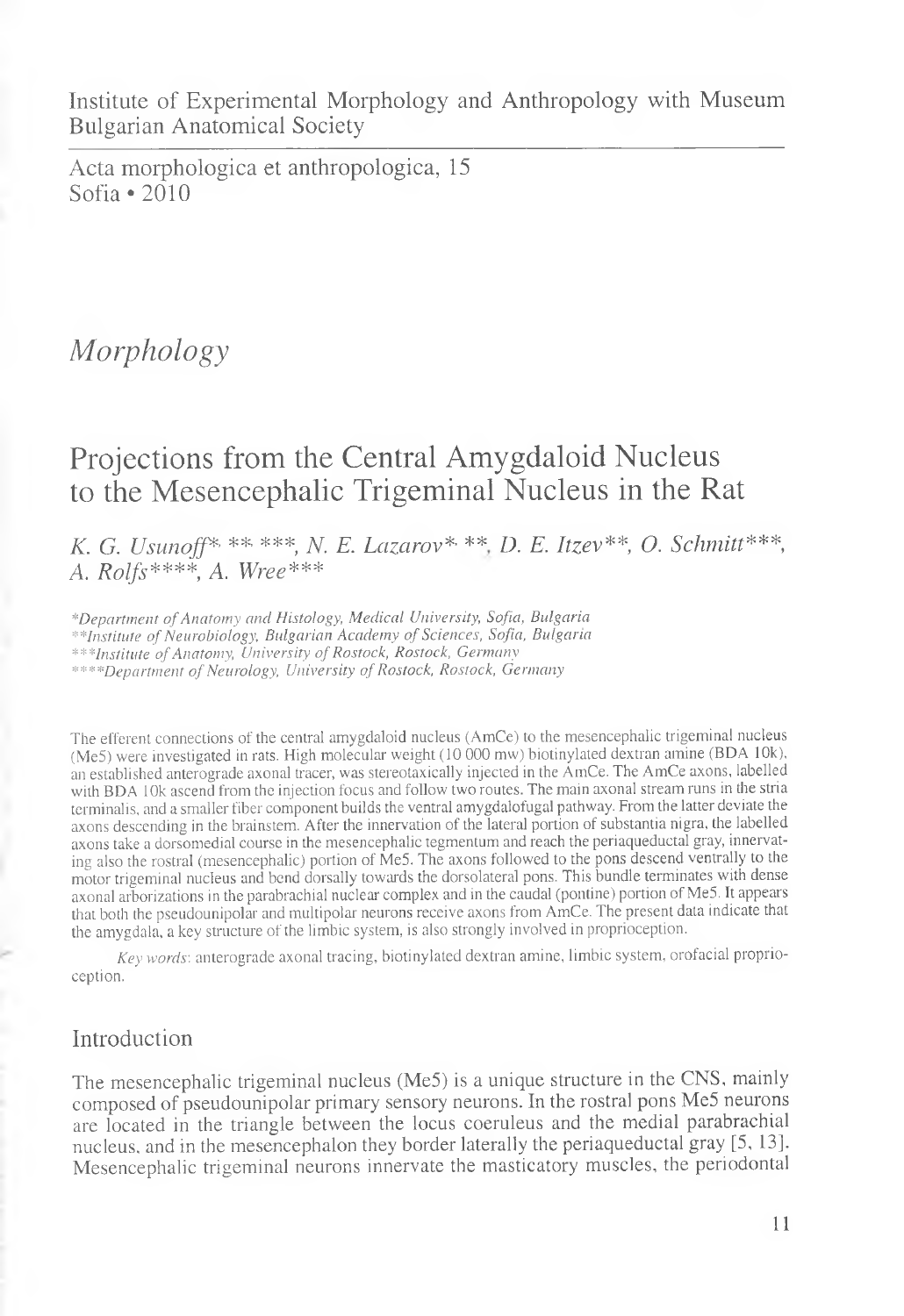ligament and a subset of the extraocular muscles [1]. Unlike the "ordinary" pseudounipolar neurons in the sensory ganglia, the mesencephalic trigeminal neurons display axosomatic synaptic contacts [5. 7, 8]. The Me5 receives afferent connections almost exclusively from the brainstem structures [reviewed in 5, 6].

J

We presently report an afferent projection to the Me5 from a key structure of the limbic system – the amygdaloid nuclear complex, studied by anterograde axonal tracing.

## Material and Methods

Ten adult Wistar rats weighing 220-260 g were used. The animals were anesthetized with Thiopental and then mounted in David Kopf stereotaxic apparatus in the flat skull position. Stereotaxic coordinates of the central amygdaloid nucleus (AmCe) were obtained from the atlas of P a x i n o s and W a t s o n  $[10]$ . Under aseptic conditions small craniotomies were performed. In the AmCe  $0.25$ -0.5  $\mu$ l biotynilated dextran amine (BDA;10%, 10.000 mw; Molecular Probes Europe BV, Leiden, The Netherlands) dissolved in phosphate buffer (PB,  $0.1M$ , pH  $7.2$ ) was injected with a Hamilton microsyringe (Hamilton $\overline{\mathcal{L}}$ o, Reno Nevada, USA) using a dorsal approach. At the end of the injection, the injection canula was held in place for 15 min to insure that the injected tracer had been absorbed into the tissue. After survival time of 8-21 days, the rats were deeply re-anaesthetized and perfused transcardially with phosphate buffer saline (PBS), followed by 500 ml of 4% paraformaldehyde in PB. The removed brains were postfixed overnight in the same fixative, blocked in the coronal plane and soaked in 0.5% paraformaldehyde in PB containing 20% sucrose at 4°C. Serial sections were cut at a thickness of 40  $\mu$ m on Reichert Jung freezing microtome, collected in a free-floating state in PB and then processed for tracer histochemistry. A commercial avidin-biotin-HRP complex (ABC) kit was used to visualize BDA (Vectastain ABC Kit, Vector Laboratories Inc., Burlingame, USA). Briefly, the sections were preincubated in PB containing 0.1 % bovine albumin (fraction V; Sigma Chemical Co, St. Louis, USA) for 20 mm, and rinsed in PB for 30 min. Subsequently they were incubated in the avidin-coupled biotynilated HRP solution for 45-60 min, and rinsed again in PB for 30 min. The reaction product was developed with 0.06% 3,3'-diaminobenzidine (Sigma Chemical Co, St. Louis, USA) and  $0.02\%$  H,O<sub>2</sub> in Tris buffer (0.05 M, pH 7.6) for 10-15 min in the dark. The sections were then rinsed in distilled water, mounted on chrome alum gelatin coated slides and air dried overnight. Finally, the sections were examined in Zeiss Axioplan 2 microscope and selected areas were taken with AxioCam MRc digital camera. The results from the present experiments on the amygdaloid projections to the forebrain were presented in our previous study [15].

### Results

In all examined cases the injection site involved the  $Amc \in (Fig. 1A)$ . By the five cases, in which a minute injection of 0.25  $\mu$  BDA was performed, the injection foci were completely selective, e.g. there was no spillage of the tracer upon surrounding structures: intercalated cell masses of the amygdala (ventrally), basolateral and lateral nuclei of the amygdala (laterally), medial nucleus of the amygdala and optic tract (medially), and neostriatum (dorsally). By the five animals, in which a larger quantity of BDA was delivered  $(0.5 \mu l)$ , in three cases selective injection foci were present (Fig. 1A), and in the remaining two cases there was a minimal spillage of the tracer along the most ventral part of the cannula track, upon the most ventral portion of the amygdalostriatal transition area and globus pallidus. Despite the minimal contamination, these two cases were excluded from systematic examination.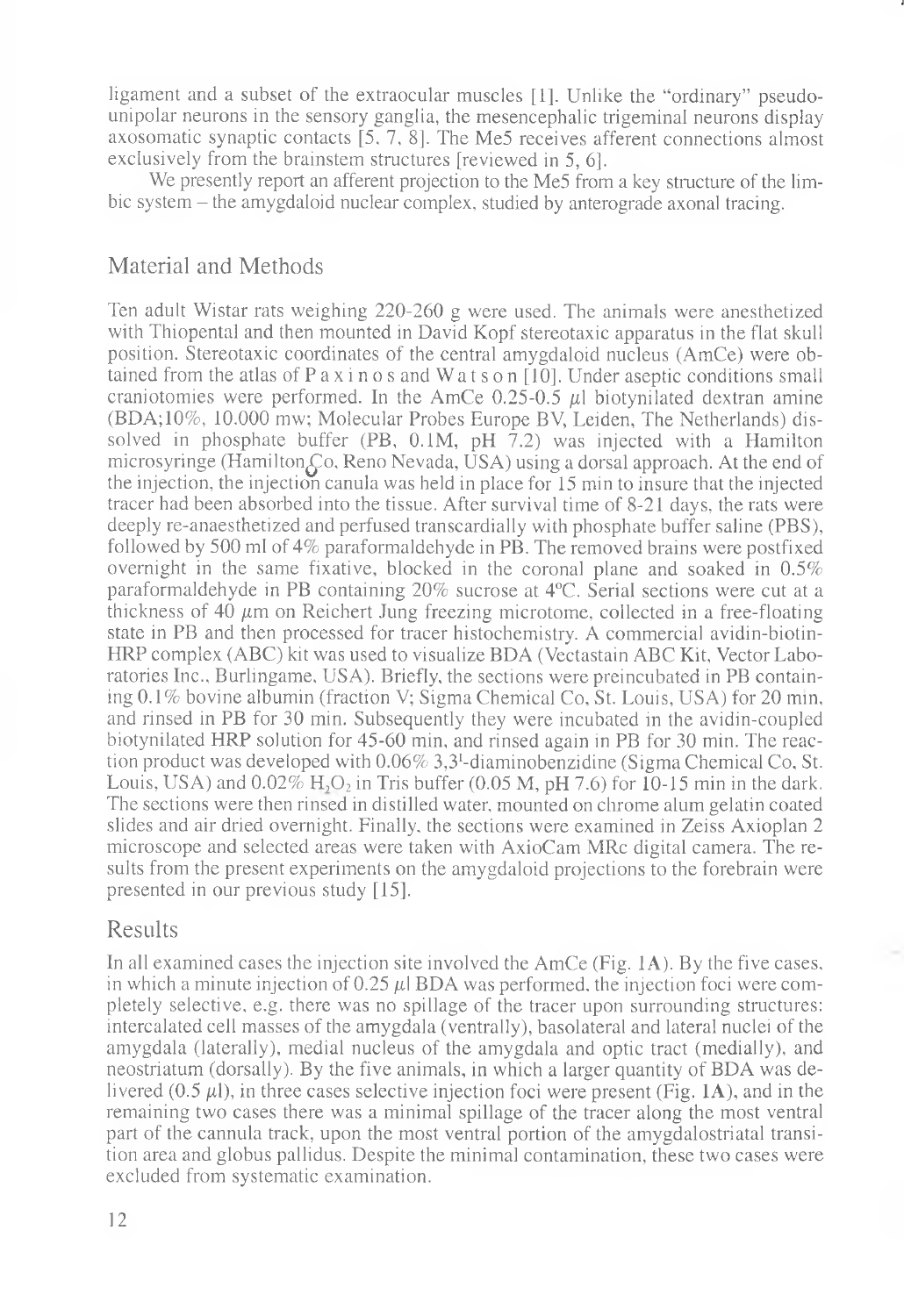

i

Fig. 1.  $A - A$  selective injection focus in the central amygdaloid nucleus (AmCe);  $B - BDA$ -labeled fibers and terminals in the rostral portion of Me5; C-Low-power view of the dorsolateral pons at the level of Me5,  $D$  - shows the dense field of BDA-labelled terminals in Me5. Scale bars = 100  $\mu$ m (A, C); 50  $\mu$ m (B, D)

The labelled efferent axons of the AmCe ascend from the injection site. Most fibers run in the major efferent bundle of the amygdala, the stria terminalis. A smaller number of labelled axons bend medially above the optic tract, a component of the ventral amygdalofugal pathway. The most caudally located labelled axons in the ventral amygdalofugal pathway descend to brainstem structures, and the first target is the lateral portion of substantia nigra. Afterwards, the labelled axons run dorsolaterally in the mesencephalic tegmentum towards the periaqueductal gray. Entering this area, the labelled axons run among the pseudounipolar neurons of the rostral portion of Me5 (Fig. IB) that are located at the lateral border of the periaqueductal gray and innervate also the small multipolar neurons in the Me5. Further caudally the labelled axons proceed in the pontine tegmentum. They descend along the ventral border of the motor trigeminal nucleus and bend in dorsal direction towards the dorsolateral pons. The fibers run through the motor trigeminal nucleus, medially to it in the peritrigeminal nucleus, and laterally to it in the intertrigeminal nucleus. In the motor trigeminal nucleus most, if not all, labelled axons represent passing fibers, whereas in the peritrigeminal and intertrigeminal nucleus also discrete terminal bursts are present. Such are seen also in the supratrigeminal nucleus. In the dorsolateral pons dense terminal fields are present in the medial and lateral parabrachial nuclei and in the Me5, whilst no labelled axons enter the locus ceruleus (Fig. 1C). In the Me5 dense pericellular baskets surround the large pseudounipolar neurons (Fig. ID), and the small multipolar neurons in this region are also contacted by amygdalofugal axons.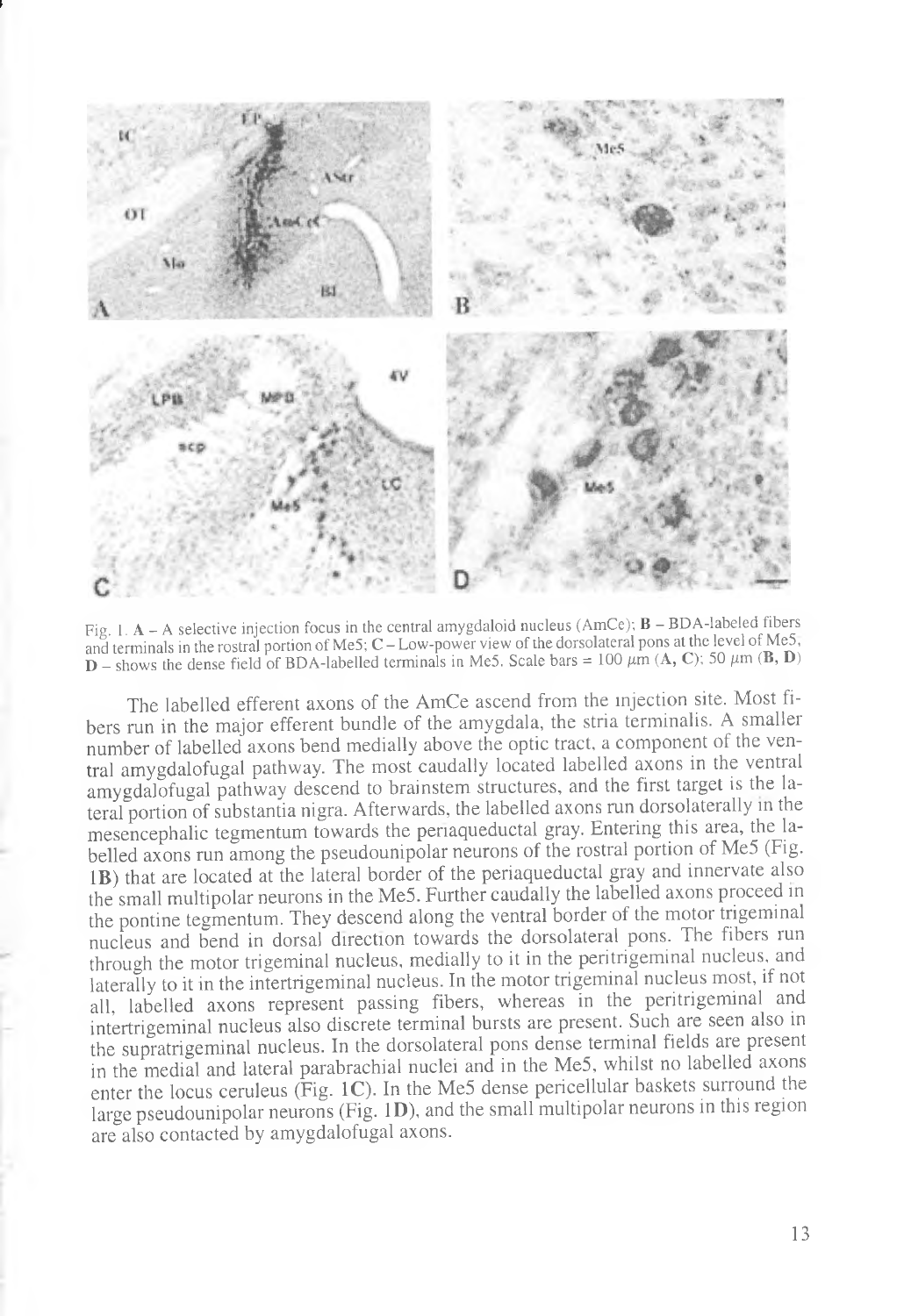### Discussion

The amygdala is relatively voluminous gray substance, located in the depth of the ventromedial temporal lobe, ventral to the caudolateral striatum and to the pallidum. It is a very complicated structure and consists of several nuclei, divided on the basis of cytoarchitectonic, hodological, histochemical and immunohistochemical studies [reviewed in 3]. The amygdala is involved in the modulation of neuroendocrine functions, visceral effector mechanisms, and in complex patterns of behavior: learning and memory, aggression and defense, pain modulation, reproduction, food intake, etc. [reviewed in 16]. The classical hodological studies, carried out by silver impregnation of degenerating axons described projections to certain basal telencephalic and hypothalamic structures but not to the brainstem [2, 9]. The introduction of modem, more sensitive techniques for tracing axonal connections led to the description of a much more extensive subcortical distribution of amygdaloid fibers [reviewed in 11]. H o p k i n s and H o l s t e g e [4] followed amygdaloid tracts to the caudal brainstem but did not describe a projection to the trigeminal nuclear complex. A projection to the caudal (pontine) portion of Me5 was noticed in the autoradiographic experiments of P o s t and M a i [12] and of P r i c e and Amaral [13]. The use of the most effective modern anterograde tracer enabled us to describe an unexpectedly strong projection from AmCe to the entire rostrocaudal extent of the Me5. The projection is so massive that the density of BDA labelled terminals in the Me5 rivals the density in the generally appreciated strong projection of the amygdala to the parabrachial nuclear complex (see Fig. 1C). On the other hand, we were unable to confirm the finding of P r i c e and A m a r a  $\lfloor 13 \rfloor$  on a connection to the ventral part of locus ceruleus. Species differences (monkey versus rat) might explain this discrepancy. Our findings suggest that both neuronal types in Me5 receive an amygdaloid input. The projection to the pseudounipolar neurons is especially evident in the pontine part of the Me5, where the densely arranged mesencephalic trigeminal perikarya are surrounded by numerous labelled endings. The amygdaloid axons are also in contact with the small multipolar neurons located in close vicinity. The affiliation of latter neurons to Me5 is a matter of debate, but L a z a r o v [5, 6] provided firm evidence that the small multipolar neurons belong to the Me5, and represent GABAergic interneurons.

There is growing evidence that the amygdala is unexpectedly important subcortical nociceptive centre [16, 17]. The input of pain sensation is conducted by the spino  $(t$ rigemino) – parabrachial – amygdaloid pathway, and we recently demonstrated that the amygdala receives a monosynaptic input from the dorsal horn of the spinal cord and from the spinal trigeminal nucleus [16. 17]. The present data suggest a further sensory involvement of the amygdala, e.g. a very strong monosynaptic influence over both the primary proprioceptive neurons of the Me5 and their interneurons.

#### References

- 1. A l v a r a d o M a l l a r t, M. R., C. B at i n i, C. B u i s s e r e t D e l m a s, J. C or v i z i e r. Trigeminal representations of the masticatory and extraocular proprioceptors as revealed by horseradish peroxidase retrograde transport. - Exp. Brain Res., 23, 1975, 167-179.
- 2. Cowan, W. M., G. Raisman, T. P. S. Powell. The connexions of the amygdala. J. Neurol. Neurosurg. Psychiatry, 28, 1965, 137-151.
- 3. De 0 1 m o s J. S., C. A. B el trami no, G. A lhe i d. Amygdala and extended amygdala of the rat: a cytoarchitectonical, fibroarchitectonical, and chemoarchitectonical survey. - In: The rat nervous system, 3<sup>rd</sup> edition (Ed. G. Paxinos). San Diego, Academic Press, 2004, 509-603.
- 4. Hopkins, D.A.,G. Holstege. Amygdaloid projections to the mesencephalon, pons and medulla oblongata in the cat. - Exp. Brain Res., 32, 1978, 529-547.
- 5. L az ar o v, N. E. The mesencephalic trigeminal nucleus in the cat. Adv. Anat. Embryol. Cell Biol., 153. 2000, I-XIV, 1-103.